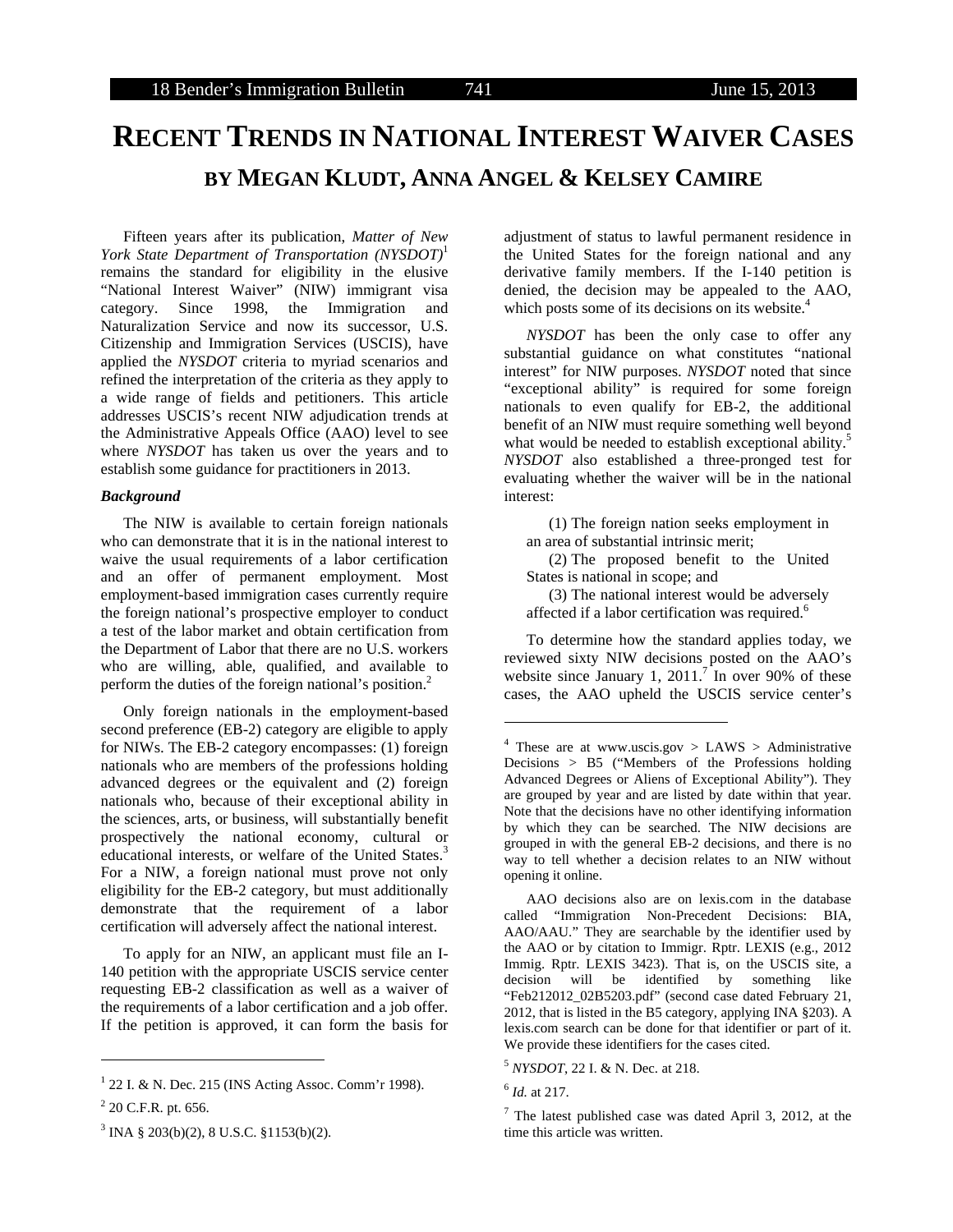denial of the NIW, implying that most NIW cases are won at the service center or not at all. The overwhelming reason for denial was a failure to meet the third prong of *NYSDOT*. 8 The AAO's decisions tend to focus on: (1) the petitioner's past achievements; (2) the quantifiable impact of these achievements on the field, and (3) direct comparison between the petitioner and peers in the field with a similar background. The AAO cites *NYSDOT* frequently to remind the petitioner that the Department of Labor, through the labor certification process, determines whether similarly trained U.S. workers are available to perform the job. The AAO maintains that *NYSDOT*  makes the NIW benefit available only to a petitioner with an especially impressive record of accomplishments that have had an influence in the field.

Below we discuss issues that have arisen with the first two *NYSDOT* prongs, the AAO's recent approach to the third prong, and the AAO's discussion of different forms of evidence. We conclude by providing some tips for practitioners based on our research.

## **I. The First Two Prongs of** *NYSDOT*

The AAO generally applies a lenient standard with respect to the first two prongs of the *NYSDOT* test. In the vast majority of the cases we reviewed, the AAO accepted that the petitioner's work was in an area of intrinsic merit in satisfaction of the first prong, and that the work was national in scope, thus meeting the second prong of *NYSDOT*.

## *A. Intrinsic merit*

With respect to "intrinsic merit," a wide variety of fields appears to qualify, including consumer electronics sales, graphic design, Swahili education, business management, international broadcasting, and Taiwanese folk music. The AAO rarely engages in analysis of the merit of the field. Recall that *NYSDOT*, which involved a bridge engineer, stated "it is indisputably true that the nation's bridges play a fundamental role in the transportation system, and, by extension, in the economy itself which depends on the transportation of goods and mobility of commuters and tourists."9 Similarly, the AAO, when it addresses this

l

#### *B. National in scope*

footing in *NYSDOT*.

For the second prong, the AAO articulates the "proposed benefit" to the United States and determines whether the benefit, if realized, would be national in scope. For the second prong, the AAO is willing to engage in some speculation. Interestingly, the AAO has even reversed a service center's adverse findings concerning "national in scope" on several occasions. For example, the AAO reversed a service center's determination that Taiwanese folk music was not national in scope, recognizing that performances would take place around the country.<sup>10</sup> Similarly, the AAO reversed the service center and held that the proposed benefits of consulting, international relations, and electronics sales all could be national in scope. $11$  The service center even reversed its own position after a petitioner's response to a Notice of Intent to Deny, holding that the work of a graphic designer was national in scope.<sup>12</sup>

We were surprised by the plethora of activities the AAO deems to have "national scope." This generous approach, however, is consistent with *NYSDOT*, in which the proposed benefit of proper maintenance and operation of New York City bridges was "national in scope" because the bridges connect New York to the rest of the United States.<sup>1</sup>

The AAO has taken a stricter view on certain occupations. For example, the work of local medical staff is *not* national in scope.<sup>14</sup> The AAO affirmed denials on this prong in the case of a nurse trainer, an oncologist, and a variety of physicians, reasoning that, for example, "the impact of a single nurse at one

<sup>12</sup> Matter of X (AAO Apr. 2, 2012) (Apr022012\_02B5203.pdf).

<sup>13</sup> *NYSDOT*, 22 I. & N. Dec*.* at 217.

<sup>8</sup> This trend is consistent with the trend recognized in AAO decisions from 2003-2004. *See* Stephen Yale-Loehr & Sean Koehler, *National Interest Waiver Petitions for Researchers: Demonstrating a Measurable Impact on the Larger Field*, 9 Bender's Immigr. Bull. 1341 (Nov. 15, 2004) (stating that "the third prong of an NIW case is the most difficult to satisfy").

<sup>&</sup>lt;sup>9</sup> 22 I. & N. Dec. at 220.

 $10$  Matter of X, 2012 Immig. Rptr. LEXIS 3423 (AAO Aug. 8, 2011) (Dec152011\_01B5203.pdf).

<sup>&</sup>lt;sup>11</sup> Matter of X, at 5 (AAO Feb. 21, 2012) (Feb212012\_02B5203.pdf) (consultant where field was not inherently local); Matter of X, 2011 Immig. Rptr. LEXIS 8060 (AAO Apr. 11, 2011) (Apr212011\_04B5203) (international relations); Matter of X (AAO Apr. 3, 2012) (Apr032012\_01B5203.pdf) (consumer electronics).

<sup>&</sup>lt;sup>14</sup> Matter of X (AAO Mar. 12, 2012) (Mar122012\_01B5203.pdf); Matter of X (AAO Dec. 15, 2011) (Dec152011\_01B5203.pdf).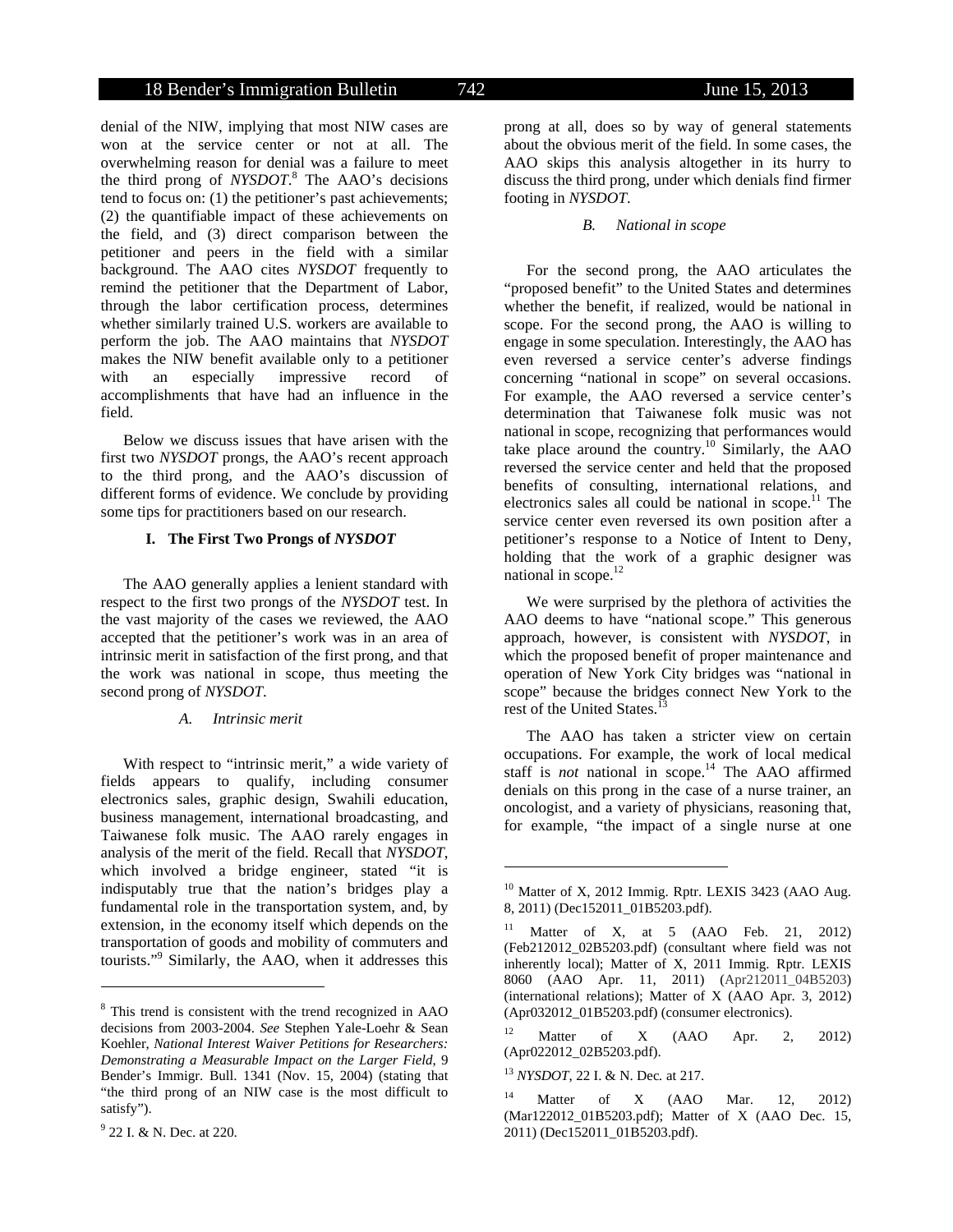hospital or other health care facility would be so attenuated at the national level as to be negligible."<sup>15</sup>

If a physician's techniques have been disseminated and adopted by other physicians, the petitioner stands a greater chance of success with the AAO. In the case of a nursing educator, the AAO held that the distribution of a small number of students around the country after their training diffuses the direct effect of his work rather than increases it.<sup>16</sup> If the petitioner could demonstrate that his duties go beyond the single nursing school, such as development of materials and curriculum adopted by other schools, the AAO would find the occupation national in scope. This same logic has been generally applied to educators in any field.<sup>1</sup>

Another exception was an urban forester. As with the medical staff, the AAO agreed with the service center that the effect of one forester is felt only locally. The AAO stated that although a forester's work could potentially be national in scope if his advanced forestry techniques were disseminated nationally, the impact on one forest alone was generally insufficient.<sup>18</sup> A Grid programmer, specializing in Grid computing, which is used to combine computers from multiple administrative domains to reach a common goal, was unable to persuade the AAO that his work would be national in scope where he planned to start his Grid program locally and later expand it nationally. The AAO acknowledged the standard in *NYSDOT* and the fact that the analysis involves the *proposed* benefit, but said that the petitioner's plan to expand an inherently local program to the entire nation was simply too speculative.<sup>19</sup> The AAO has also suggested that, despite the intrinsic value of nutrition, a cook would not be able to show national scope.<sup>20</sup> Nor would a pro bono attorney establish national scope, despite the value of low-cost legal services.<sup>21</sup>

l

In summary, with a few clear exceptions, the AAO predictably follows *NYSDOT*'s broad interpretation of the term "national in scope," accepting most reasonably well constructed arguments about the value of the benefit to the United States. Practitioners can be optimistic that their creative interpretation of "national in scope" will be heard sympathetically by the AAO, if not by the service center.

## **II. The Third Prong: NIW Versus Labor Certification**

## *A. Prior achievements with an impact on the field as a whole*

Most NIW cases reviewed by the AAO fail *NYSDOT*'s third prong, which requires the petitioner to show that she will serve the national interest to a substantially greater degree than a similarly qualified U.S. worker, thus meriting a waiver of the normal labor-certification requirement.<sup>22</sup> The AAO vigorously applies *NYSDOT'*s requirement of "a past history of demonstrable achievement with some degree of influence on the field as a whole."<sup>23</sup> Generally, the AAO requires petitioners to demonstrate both (1) prior achievements and (2) some measurable effect on the field as a result of those achievements.

To the AAO, the word "some" in *NYSDOT*'s "*some* degree of influence on the field" does not equate to "more than none at all." The AAO appears to require a *substantial* amount of influence. For example, the AAO affirmed a service center denial that held that twenty-two citations of the petitioner's published work were insufficient to show "some" degree of influence in the field.24 The AAO stressed the need for *specific examples* of the quantifiable effects of the petitioner's work on the field, taking into consideration the nexus between the field of endeavor and the benefit to the United States. This creates a unique challenge for petitioners in theoretical fields such as mathematics, where citations are infrequent and practical application cannot easily be demonstrated.

A frequent pitfall was petitioners' emphasis on the originality of their contributions. According to the AAO, the novelty of an invention does not necessarily equal "impact."<sup>25</sup> Likewise, discoveries that are likely

<sup>&</sup>lt;sup>15</sup> Matter of X, at 9 (AAO Feb. 21, 2012) (Feb212013\_01B5203.pdf) (RN).

<sup>&</sup>lt;sup>16</sup> Matter of X (AAO Mar. 12, 2012) (Mar122012\_01B5203.pdf).

<sup>&</sup>lt;sup>17</sup> Matter of X, 2012 Immig. Rptr. LEXIS 3179 (AAO May 9, 2011) (May092011\_02B5203.pdf) (teacher of Swahili).

<sup>&</sup>lt;sup>18</sup> Matter of X (AAO Jan. 19, 2012) (Jan192012\_02B5203.pdf).

<sup>19</sup> Matter of X (AAO Apr. 18, 2011) (Apr182011\_01B5203.pdf).

<sup>&</sup>lt;sup>20</sup> Matter of X (AAO Jul. 5, 2011) (Jul052011\_02B5203.pdf) (citing *NYSDOT*, 22 I. & N. Dec. at 217 n.3).

See, e.g., Matter of X, at 9 (AAO Feb. 21, 2012) (Feb212012\_01B5203.pdf) (citing *NYSDOT*, 22 I. & N. Dec. at 217 n. 3).

<sup>22</sup> *See, e.g*., Matter of X (AAO Dec. 14, 2011) (Dec142011\_04B5203.pdf).

<sup>23</sup> *NYSDOT*, 22 I. & N. Dec. at 218.

Matter of X  $(AAO$  Jan. 13, 2012) (Jan132012\_01B5203.pdf).

<sup>25</sup> *See, e.g.,* Matter of X, 2011 Immig. Rptr. LEXIS 8061 (AAO Apr. 21, 2011) (Apr212011\_02B5203.pdf).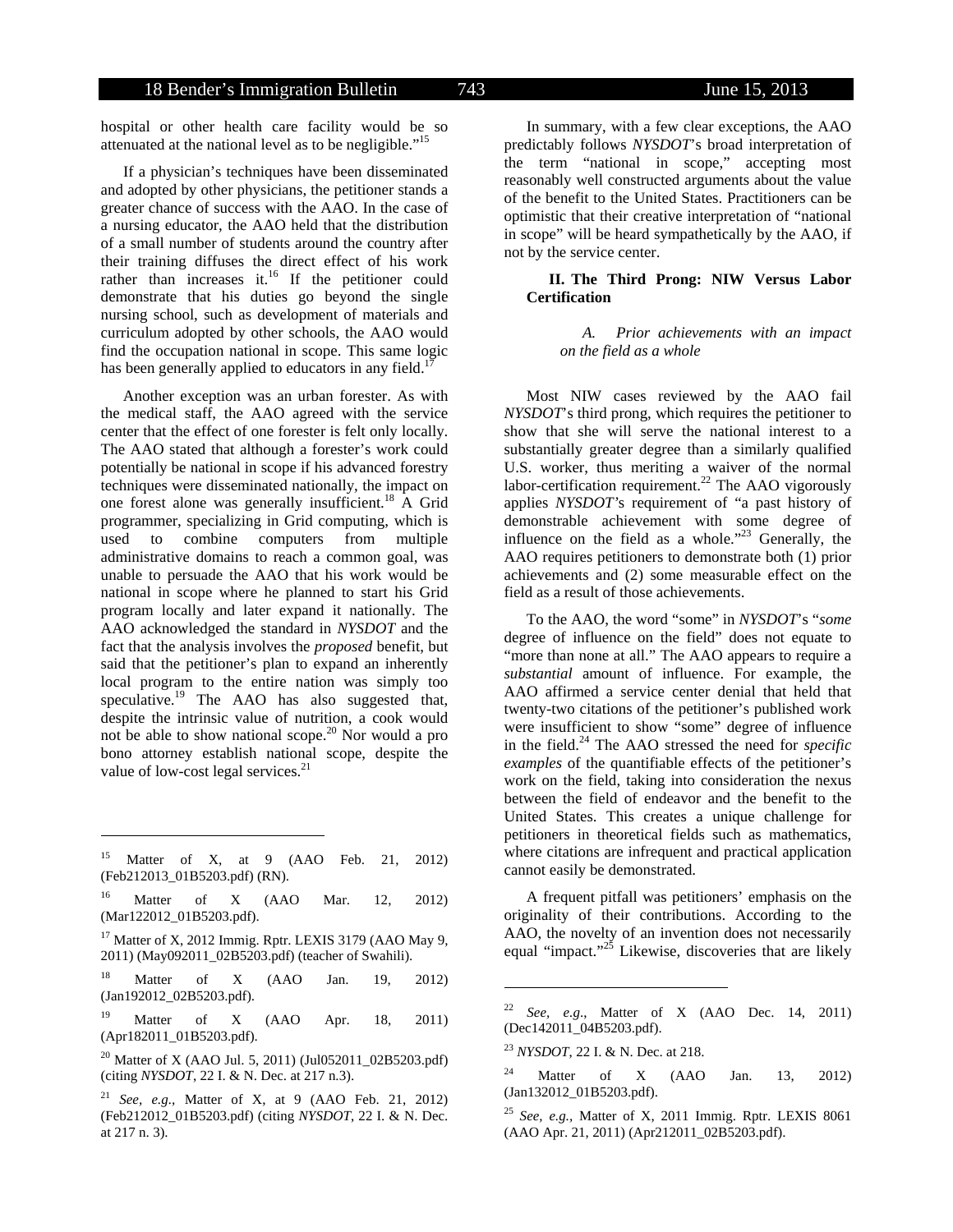to be the basis for future research are not sufficient.<sup>26</sup> Further, the AAO appears to interpret *NYSDOT* as requiring geographically broad influence on the field. In one case, the AAO conceded the probative value of a letter from an independent researcher relying on the petitioner's work in his own research, but denied the case because only one such letter was provided.<sup>27</sup> The AAO reasoned that the petitioner had shown impact, but not broad enough impact for NIW purposes. In a similar vein, the AAO stated more than once that an NIW is not warranted based on the importance of a specific project.<sup>28</sup>

The petitioner must have made an impact on the field in which she currently plans to work. The AAO upheld one denial because the petitioner had switched fields from stroke research to kidney research. While the petitioner boasted over 400 citations to original work in the field of stroke research, "It does not follow … that because the beneficiary used to be an influential stroke researcher, she will therefore be an influential kidney researcher."<sup>29</sup>

## *B. Comparison between the petitioner and peers in the field*

According to the AAO, petitioners must demonstrate that their contributions to the field are "of such unusual significance" that they merit the "special" or "extra" benefit of waiver of the normal laborcertification requirement. $30$  Accordingly, in many cases the AAO wanted petitioners to clearly demonstrate how their achievements compare to others in the same line of work with similar backgrounds. The AAO has rejected special or unusual knowledge or training as failing to meet the national interest standard. The AAO noted that a petitioner's job-related training in a new method, whatever its importance to the field, cannot be considered a contribution comparable to the *invention*

l

of that new method.<sup>31</sup> It is not enough to be the only one in the United States capable of using a new technology. Even the invention of a new method can be insufficient if the petitioner works in a field in which innovation is common by all its members. $^{32}$ 

The comparison approach presented a special challenge for management/business consultants, executives, and entrepreneurs who expressed their value in terms of job creation for U.S. workers. In these cases, the AAO reasoned that these types of professionals create jobs as a regular part of their work. If the petitioner has a greater potential for creating jobs than her peers, this comparison should be made with specificity and with examples of exceptionalism. $33$ With respect to business consulting, the AAO has held, "it would appear that increasing efficiency and reducing waste are basic functions of a management consultant, rather than hallmarks of distinction."<sup>34</sup>

The AAO has repeatedly recognized job creation as a legitimate interest of the United States. In the cases we reviewed, the AAO always conceded the national scope of job creation, however local the proposed business. However, even where petitioners advanced the argument that labor certification was impractical or impossible (a factor touched on by *NYSDOT* as relevant to NIW analysis), the decisions we reviewed implicitly rejected the proposition that job creation alone could form the basis of NIW eligibility. The AAO denied cases on the third prong even where petitioners demonstrated that jobs would be created for U.S. workers. The AAO further noted that selfemployment does not necessarily preclude harm to U.S. workers; it reasoned that foreign entrepreneurs compete with U.S. entrepreneurs for clientele.<sup>35</sup> The AAO employed the logic that Congress could have carved out a subcategory for entrepreneurial situations, but chose not to do so in the context of the NIW. Thus, per the AAO, it appears that entrepreneurs need to meet the NIW requirements independently of their

 $\overline{a}$ 

 $33$  Matter of X (AAO Apr. 3, 2012) (Apr032012\_01B5203.pdf).

 $34$  Matter of X, at 11 (AAO Jan. 23, 2012) (Jan232012\_02B5203.pdf).

 $35$  Matter of X (AAO Feb. 9, 2012) (Feb092012\_02B5203.pdf).

<sup>&</sup>lt;sup>26</sup> Matter of X, 2012 Immig. Rptr. LEXIS 3229 (AAO May 31, 2011) (May312011\_02B5203.pdf).

 $27$  Matter of X, 2011 Immig. Rptr. LEXIS 8061, at 14 (AAO Apr. 21, 2011) (Apr212011\_02B5203.pdf).

 $^{28}$  Matter of X, 2011 Immig. Rptr. LEXIS 6039 (AAO Apr. 1, 2011) (Apr012011\_01B5203.pdf)*. But see Matter of X* (AAO Dec. 21, 2011) (Dec212011\_01B5203.pdf), which departed from all other cases we reviewed by approving an NIW petition based on the petitioner's contributions to one oceanic expedition.

<sup>29</sup> *See, e.g.,* Matter of X (AAO July 12, 2011) (July122011\_01B5203.pdf).

<sup>&</sup>lt;sup>30</sup> Matter of X, 2011 Immig. Rptr. LEXIS 8061 (AAO Apr. 21, 2011) (Apr212011\_02B5203.pdf).

 $31$  Matter of X (AAO Jan. 18, 2012) (Jan182012\_01B5203.pdf).

<sup>32</sup> *See* Matter of X, 2012 Immig. Rptr. LEXIS 742 (AAO Feb. 2, 2011) (Feb022011\_01B5203.pdf); Matter of X (AAO May 31, 2011) (May312011\_02B5203.pdf); Matter of X, 2011 Immig. Rptr. LEXIS 8061 (AAO Apr. 21, 2011) (Apr212011\_02B5203.pdf).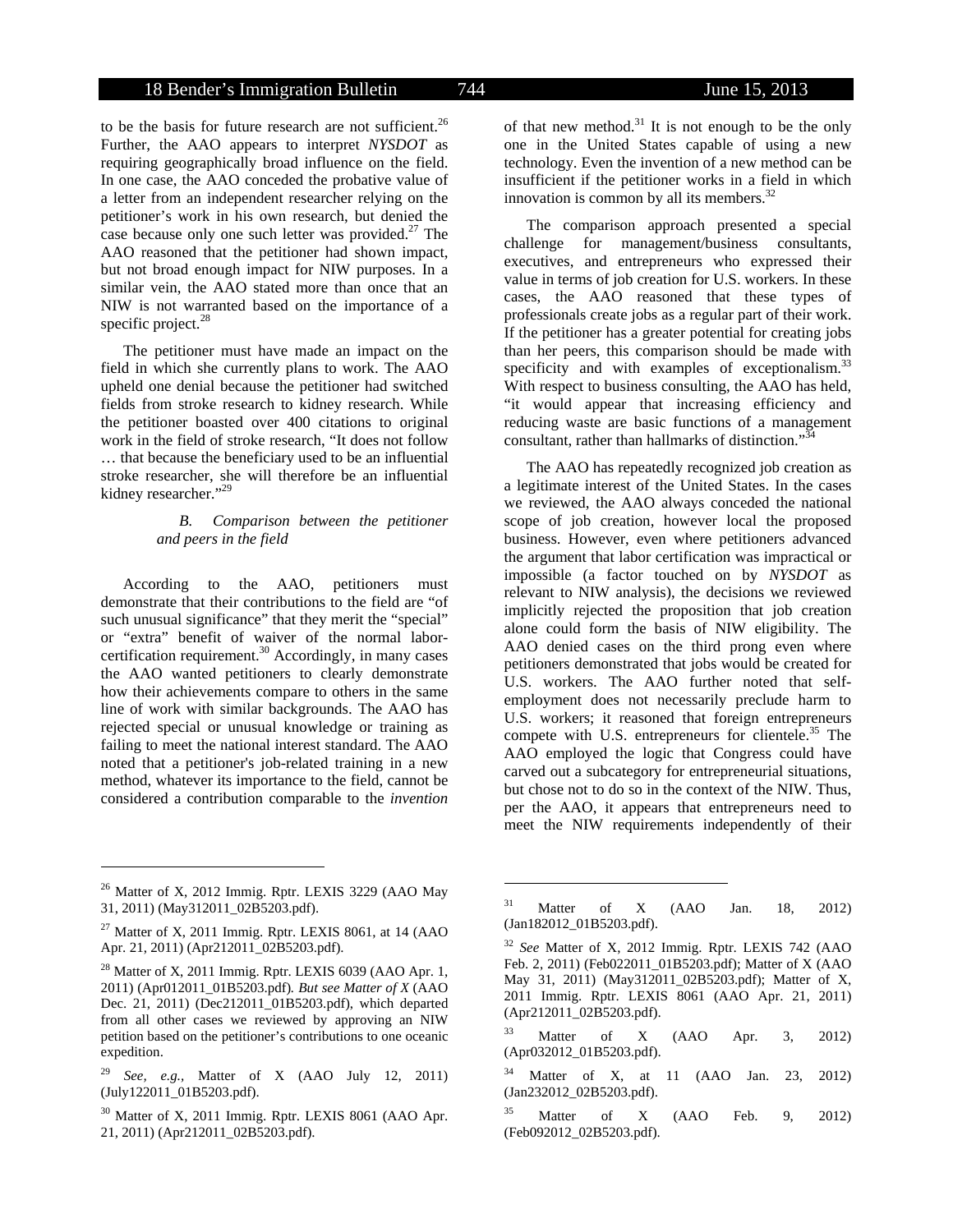company's job-creation prospects.<sup>36</sup> Entrepreneurs must show past achievements and a greater potential for job creation in the field than their peers.

# **III.The Evidence Required in NIW Cases**

The AAO often devotes the greater part of its decisions to addressing the insufficiency of evidence submitted in support of the third prong. Practitioners should ensure that the evidence specifically demonstrates the above-mentioned standards, namely, the petitioner's distinction from her peers, the measurable effect of her work on the field, and the broad scope of her influence. We note below some specific evidentiary trends that stand out in recent AAO decisions.

#### *A. Reference letters*

l

The AAO dislikes too many expert witness letters, stressing *quality* of letters over quantity.<sup>37</sup> Further, the AAO typically does not lend any weight to letterwriters' pedigrees, numbers of awards, speeches, accolades, or reputations. The AAO notes that the most persuasive references are from witnesses who were previously unaware of the petitioner's work, but became aware of it through the petitioner's reputation and/or the letter-writer's own reliance on the petitioner's work.<sup>38</sup>

The AAO looks at the field as a whole. A petitioner is better served by less prestigious letter-writers from different corners of the field if they attest to the individual's influence on his or her own work.

Using the petitioner's personal connections to secure influential letter-writers will serve little purpose as "objective" references if they cannot show that they came to know the petitioner's work through her reputation. In one case, the AAO rejected the alleged objectivity of the petitioner's references because the petitioner did not demonstrate how the reference could have possibly come to know of the petitioner's work through her reputation alone.<sup>39</sup>

The AAO also focuses on whether the letters convincingly explained the petitioner's influence on the field. Letters with speculative assertions of future influence carry little weight. The AAO prefers *specific* examples of how the petitioner's contributions have influenced the field already.<sup>40</sup> Perversely, when letters overemphasized the petitioner's "prospective" benefit to the United States, the AAO has noted that this strongly suggested that the petitioner had not contributed anything yet. The AAO also criticizes letters that fail to compare the petitioner to others in the field. It is not enough to describe the petitioner's influence or enumerate the petitioner's achievements. The letters should distinguish the petitioner from peers, and then connect the dots among the petitioner's past achievements, their broad influence across the field currently, and the potential for future contributions.<sup>41</sup>

To illustrate these points, the AAO praised a reference letter that stated, "[I am] adapting [petitioner's] quantification method for the quality of nanocomposites ... and it helped my research with great impact." The AAO commented: "Her article, which cites two of the petitioner's articles more than once, is consistent with her claim to have applied the petitioner's method."<sup>42</sup>

 $36$  USCIS has stated in an FAQ that entrepreneurs may qualify for an NIW in limited circumstances, per NYSDOT. USCIS, Employment-Based Second Preference Immigrant Visa Category Frequently Asked Questions Regarding Entrepreneurs and the Employment-Based Second Preference Immigrant Visa Category (last updated Aug. 2, 2011), questions11-18, *available at* 16 Bender's Immigr. Bull. 1438, 1445, 1460 (App. D) (Sept. 1, 2011), and http://www.uscis.gov/portal/site/uscis/menuitem.5af9bb9591 9f35e66f614176543f6d1a/?vgnextoid=93da6b814ba81310Vg nVCM100000082ca60aRCRD&vgnextchannel=44eec665e16 81310VgnVCM100000082ca60aRCRD (www.uscis.gov > NEWS > Public Releases by Topic > Business Immigration). Some read the FAQ to imply that entrepreneurs can qualify for NIWs solely by virtue of their creation of jobs for U.S. workers. However, the AAO has been applying the usual standard of "past achievements" and "demonstrable influence" to entrepreneurs seeking NIWs. We have heard reports of successful entrepreneur cases based on job creation at the service center level, but we have found no AAO case that supports an NIW approval based on the prospect of job creation alone.

<sup>37</sup> *See, e.g*., Matter of X, 2011 Immig. Rptr. LEXIS 6039 (AAO Apr. 1, 2011) (Apr012011\_01B5203.pdf at 15); Matter of X, 2012 Immig. Rptr. LEXIS 798 (AAO Feb. 24, 2011) (Feb242011\_01B5203.pdf).

Matter of X, at 6-7 (AAO Jan. 12, 2011) (Jan122011\_01B5203.pdf).

 $39$  Matter of X, at 10 (AAO Apr. 2, 2012) (Apr022012\_02B5203.pdf).

 $^{40}$  Matter of X, at 7 (AAO May 31, 2011) (May312011\_02B5203.pdf); Matter of X (AAO Feb. 3, 2011) (Feb032011\_02B5203.pdf).

<sup>41</sup> *See* Matter of X (AAO Apr. 3, 2012) (Apr032012\_01B5203.pdf); Matter of X (AAO Aug. 8, 2011) (Aug082011\_02B5203.pdf).

<sup>42</sup> However, the AAO has also said: "The fact that *one* independent researcher has found the petitioner's work useful does not . . . demonstrate that the petitioner has already had some influence on the field as a whole." Matter of X, 2011 Immigr. Rptr. LEXIS 8061, at 7 (AAO Apr. 21, 2011) (Apr212011\_02B5203.pdf) [emphasis added].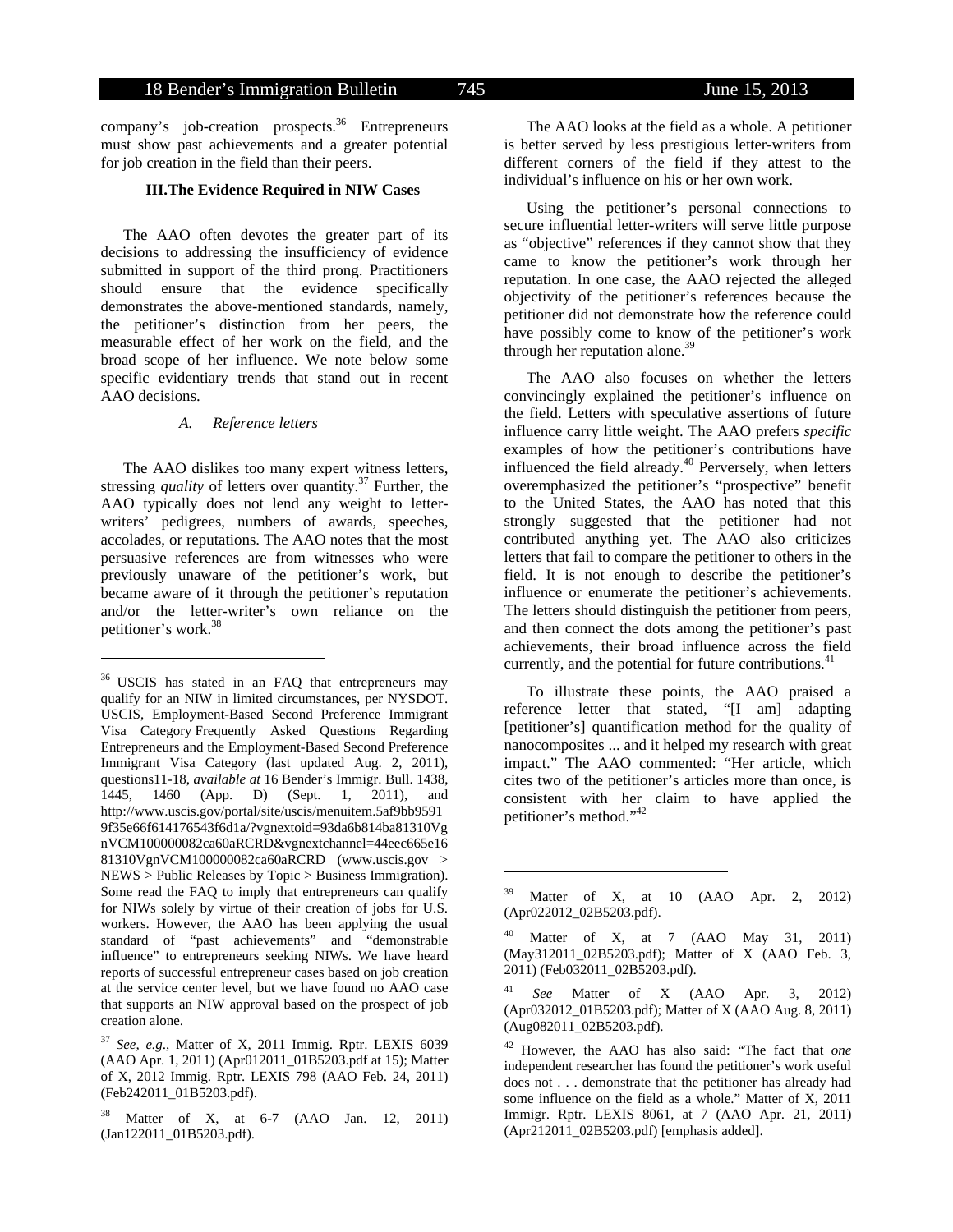The AAO sustained the appeal of an expert in Korean international relations after the petitioner submitted a new set of letters more clearly elaborating the petitioner's unique impact on the field. The AAO quoted the following language from one letter as part of its basis for approving the NIW petition:

No single individual is wholly responsible for policy planning on a target nation of such vital U.S. national interest like North Korea. At the same time, few academics, and no South Korean national working in the United States, have been as presciently and consistently making policy-relevant arguments on the issue as [the petitioner].

…

In my ten-plus years of studying North Korea, I have learned of just two people on this Earth who are capable of reading and understanding North Korea's threats, inducements, and propaganda in the original Korean, and of giving American audiences a coherent understanding of their complex, almost untranslatable nuances, and of their historical and cultural overtones. [The petitioner] is one of them....

I have also found great clarity in his analysis … No other observer has done more to inform my own understanding of the North Korean regime's lexicon and pathology than [the petitioner].<sup>43</sup>

#### *B. Publications and articles*

Researchers have an advantage over other applicants because they can show their published articles with citations by others in the field who rely on their work. Academic journals are ranked, and their readership can be easily identified. However, even where such evidence was submitted in the cases we reviewed, the AAO's standard was rigorous. The AAO required the evidence to go a step further: Why do these citations and published articles demonstrate an influence on the field? It was not always sufficient to show publications and citations, supplemented with letters from contemporary experts who attested to the importance of this research. The AAO wanted an explanation of how people have used the research in furtherance of the field and why the citation count indicated the petitioner's influence.

AAO decisions imply that citation number alone is not controlling. A petitioner needs to show *how* the

l

citations demonstrate his impact and influence on the field as a whole. In practice, however, we saw very few cases reach the AAO with more than twenty independent citations.<sup>44</sup> In denying an NIW petition with seventeen citations, the AAO implied that a case could be approved with even fewer citations with the right set of facts.45 Indeed, in 2002 the AAO approved a case for a researcher with sixteen independent citations.46 Yet another AAO decision, from 2009, denied an applicant with twenty independent citations, noting that she had not yet realized her potential. $^{47}$  Be sure to exclude self-citations, as "self-citations cannot demonstrate the petitioner's wider influence in the field."48

Not all citations hold equal weight. Citations to a work on which the petitioner was first author imply a greater impact than if he was fifth or sixth author. If he was third author on a highly cited publication, be prepared to show that the petitioner's contributions were essential to the published research. A letter from the first author would help in this scenario.

Further, it is not enough to show published articles, or even that the articles, book chapters and notes have been widely disseminated in the field. The AAO wants to know what happened to the work after it was released. Who is looking at it and why? According to the AAO, "mere publication is insufficient. It is the petitioner's burden to demonstrate the influence of the published articles."<sup>49</sup>

While the AAO frequently states that the petitioner must establish eligibility for the benefit sought as of the priority date or date of submission, some decisions have said that post-submission citations can be relevant to the outcome of the decision if they "can be noted as

-

 $^{43}$  Matter of X (AAO Jan. 10, 2012) (Jan10\_2012\_04B5203.pdf).

<sup>&</sup>lt;sup>44</sup> Of the cases we reviewed, two had reached the AAO stage after denial with over twenty citations. Of these, one had twenty-two and the other well over 400. In the latter case, the appeal was easily sustained, so we attribute the service center's denial to lack of training, not a trend. Matter of X (AAO Jan. 5, 2012) (Jan052012\_04B5203.pdf).

<sup>45</sup> *See* Matter of X (AAO Feb. 3, 2011); *see also* Matter of X (AAO Apr. 21, 2011) (Apr212011\_01B5203.pdf) (seven).

<sup>46</sup> Matter of X, 26 Immig. Rptr. B2-7 (AAO June 13, 2002).

 $47$  Matter of X, 2009 Immig. Rptr. LEXIS 8689 (AAO Jan. 7, 2009) (Jan072009\_01B5203.pdf) (but over thirty were shown on appeal to the AAO).

<sup>&</sup>lt;sup>48</sup> Matter of X, at 5 (AAO Feb. 2, 2011) (Feb022011\_01B5203.pdf).

Matter of X, at 7 (AAO Jan. 7, 2011) (Jan072011\_03B5203.pdf).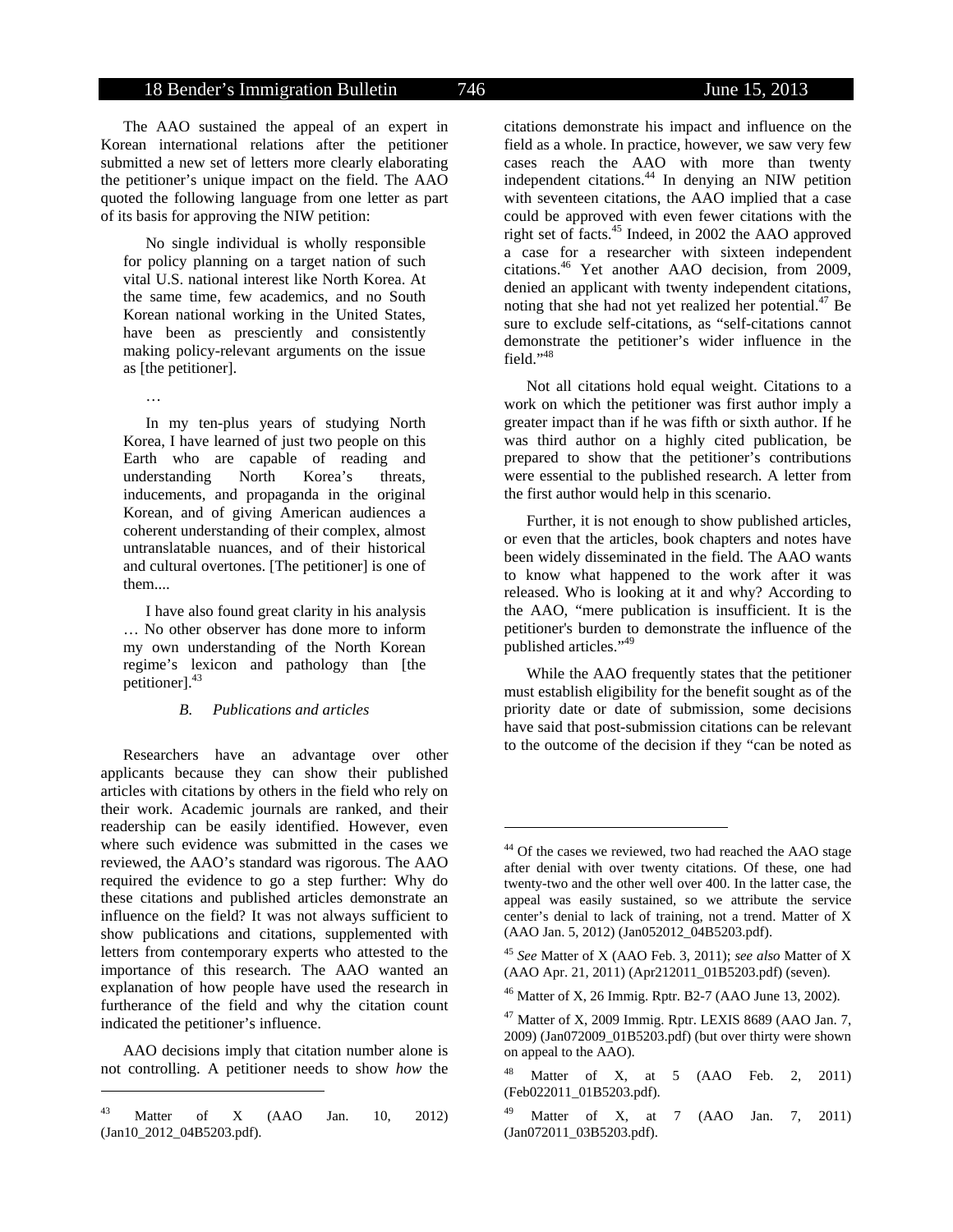continuing a trend of significant citations that was already apparent as of the date of filing."<sup>50</sup>

> *C. Problems with other common evidence*

With respect to patents, the AAO states that "original innovation, such as demonstrated by a patent, is insufficient by itself. Whether the specific innovation serves the national interest or not must be decided on a case-by-case basis."51 In one interesting case, the petitioner claimed that his work as a material engineer demonstrated influence on the field because he invented a quantification method for the quality of nanocomposites. The AAO rejected this argument, relying on the Occupational Outlook Handbook's job description for "material engineers" and concluding that the petitioner's work did not inherently distinguish him from other material engineers in the field because one of the inherent duties of material engineers is to invent.<sup>52</sup>

Proof of memberships in organizations or awards may not help, as the AAO has explained that this is one of the criteria to establish "exceptional ability." The AAO noted that not every applicant with exceptional ability qualifies for the waiver, reasoning that "[q]ualifications that can be articulated on an application for an alien employment certification cannot serve as a basis to waive the requirement for an approved alien employment certification."53

Academic performance is generally not considered an appropriate indicator for an NIW. The AAO has stated that academic performance alone does not constitute "specific prior achievements" as defined in *NYSDOT*. 54 Similarly, the AAO disregards Ph.D. theses on the basis that every Ph.D. student must submit

l

52 Matter of X, 2011 Immig. Rptr. LEXIS 8061 (AAO Apr. 21, 2011) (Apr212011\_02B5203.pdf at 7) (citing the Department of Labor's definition for "Materials Engineers," which states that the profession involves "development, processing, and testing of materials used to create a range of products … they work … to create new materials … selecting materials for new applications … create and then study materials.…"); *see also* Matter of X, at 10 (AAO Jan. 14, 2011) (Jan142011\_01B5203.pdf) (mechanical engineers).

53 Matter of X, at 12 (AAO Jan. 7, 2011) (Jan072011\_05B5203.pdf).

Matter of X, at 5 (AAO Jan. 7, 2011) (Jan072011\_03B5203.pdf).

something original that adds to the pool of general knowledge. $55$ 

Peer review is addressed on a case-by-case basis. The AAO wants to see evidence that an invitation to review was an indicator of a petitioner's influence. In one case the AAO commented:

Peer reviewed scientific journals rely on numerous volunteers to review the manuscripts submitted for publication. Journals seek reviewers with expertise in the relevant area of research such that the reviewers are knowledgeable in the area. None of the evidence suggests that the journals for which the petitioner has reviewed manuscripts rely on a small number of reviewers with demonstrated influence on the field.<sup>56</sup>

In another case, the AAO found peer reviewing insufficient when it was for a symposium that listed 138 reviewers.57 In yet another, "requests to participate in the widespread peer review process, especially from the petitioner's own supervisor, are not evidence of the petitioner's influence on the field."58

Still, peer reviewing can be excellent evidence of NIW criteria. Like everything else, however, the practitioner must take the analysis to the next step and explain why this petitioner's invitation to review demonstrates eligibility.

The overall point is that evidence of a petitioner's professional achievements is insufficient if it does not tend to prove that she stands out from other professionals. But some cases have been approved based on reference letters alone when they can clearly show eligibility. In one of the few NIW approvals we found, the AAO stated:

The witnesses have credibly, consistently, and in detail explained how the petitioner's work is an integral part of a major, international effort to collect and interpret data with important implications for climatology, disaster preparedness, and other highly significant enterprises.<sup>59</sup>

-

 $57$  Matter of X (AAO Jan. 12, 2011) (Jan122011\_01B5203.pdf).

<sup>58</sup> Matter of X, at 5 (AAO Apr. 21, 2011) (Apr212011\_01B5203.pdf).

Matter of X, at 10 (AAO Dec. 21, 2011) (Dec212011\_01B5203.pdf).

<sup>50</sup> Matter of X, at 5 (AAO Dec. 20, 2010) (Dec202010\_01B5203.pdf).

 $51$  Matter of X, at 3 (AAO Jan. 7, 2011) (Jan072011\_03B5203.pdf).

<sup>55</sup> *See* Matter of X, at 4 (AAO Jan. 12, 2011)  $(Jan122011.02B5203.pdf$ .

<sup>56</sup> Matter of X, 2011 Immig. Rptr. LEXIS 8061 (AAO Apr. 21, 2011) (Apr. 212011\_02B5203.pdf at 6).